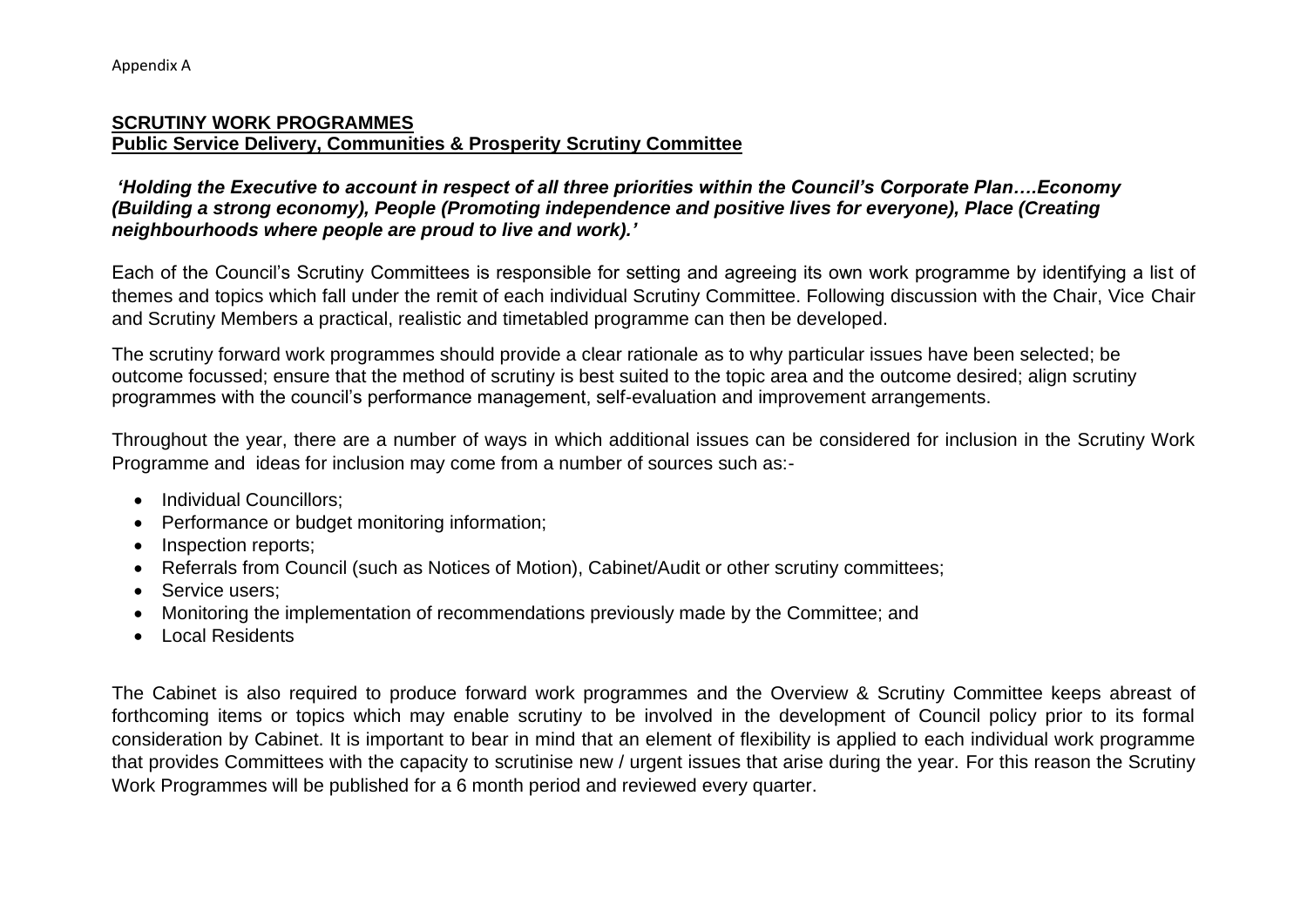| Date/Time                                    | <b>Item</b>                                                                                                                            | <b>Officer</b>                                                                                                                                                                                                         | <b>Cabinet Member</b>                           | <b>Scrutiny Focus</b>                                                                                                                                                                                                                                                                                                                                                  |
|----------------------------------------------|----------------------------------------------------------------------------------------------------------------------------------------|------------------------------------------------------------------------------------------------------------------------------------------------------------------------------------------------------------------------|-------------------------------------------------|------------------------------------------------------------------------------------------------------------------------------------------------------------------------------------------------------------------------------------------------------------------------------------------------------------------------------------------------------------------------|
| 15 <sup>th</sup> July<br>2021                | <b>Public Service Delivery,</b><br><b>Communities &amp; Prosperity</b><br><b>Scrutiny Committee Work</b><br><b>Programme 2021/2022</b> | <b>Service Director</b><br>Democratic Services &<br>Communications.                                                                                                                                                    | <b>Cllr Ann Crimmings</b>                       | To consider and agree the Work<br>Programme for the 2021-2022<br>Municipal Year.                                                                                                                                                                                                                                                                                       |
| 15 <sup>th</sup> July<br>2021                | <b>Update on Recovery from the</b><br>impact of the Pandemic                                                                           | <b>Steve Owen</b><br>Nicola Jones                                                                                                                                                                                      | <b>Cllr Ann Crimmings</b>                       | To receive a further update the impacts<br>of the global pandemic on the recycling<br>figures in the Borough.<br>How has the service area responded to<br>the challenges and what procedures<br>are in place for service recovery.<br>Report to include:<br>recycling data and figures<br><b>Green Waste Data</b><br>Nappy recycling figures<br>Recycling centres data |
| 23 <sup>rd</sup><br><b>September</b><br>2021 | <b>Cultural and Heritage</b><br><b>Services</b>                                                                                        | Mr P Mee, Group Director<br>Community & Children's<br><b>Services</b><br>Ms C O'Neill, Strategic<br>Arts & Culture Manager<br>Mr A Williams, Theatre<br>Operations and<br>Development Manager<br>Ms W Edwards, Service | Cllr Ann<br>Crimmings<br><b>Cllr Rhys Lewis</b> | An overview of the service area in<br><b>RCTCBC</b><br><b>Definitions of Culture</b><br>Place-making role of Culture<br><b>Economic role of Culture</b><br>$\bullet$<br>Good practice from other core<br>cities in UK and experiences<br>from across Europe                                                                                                            |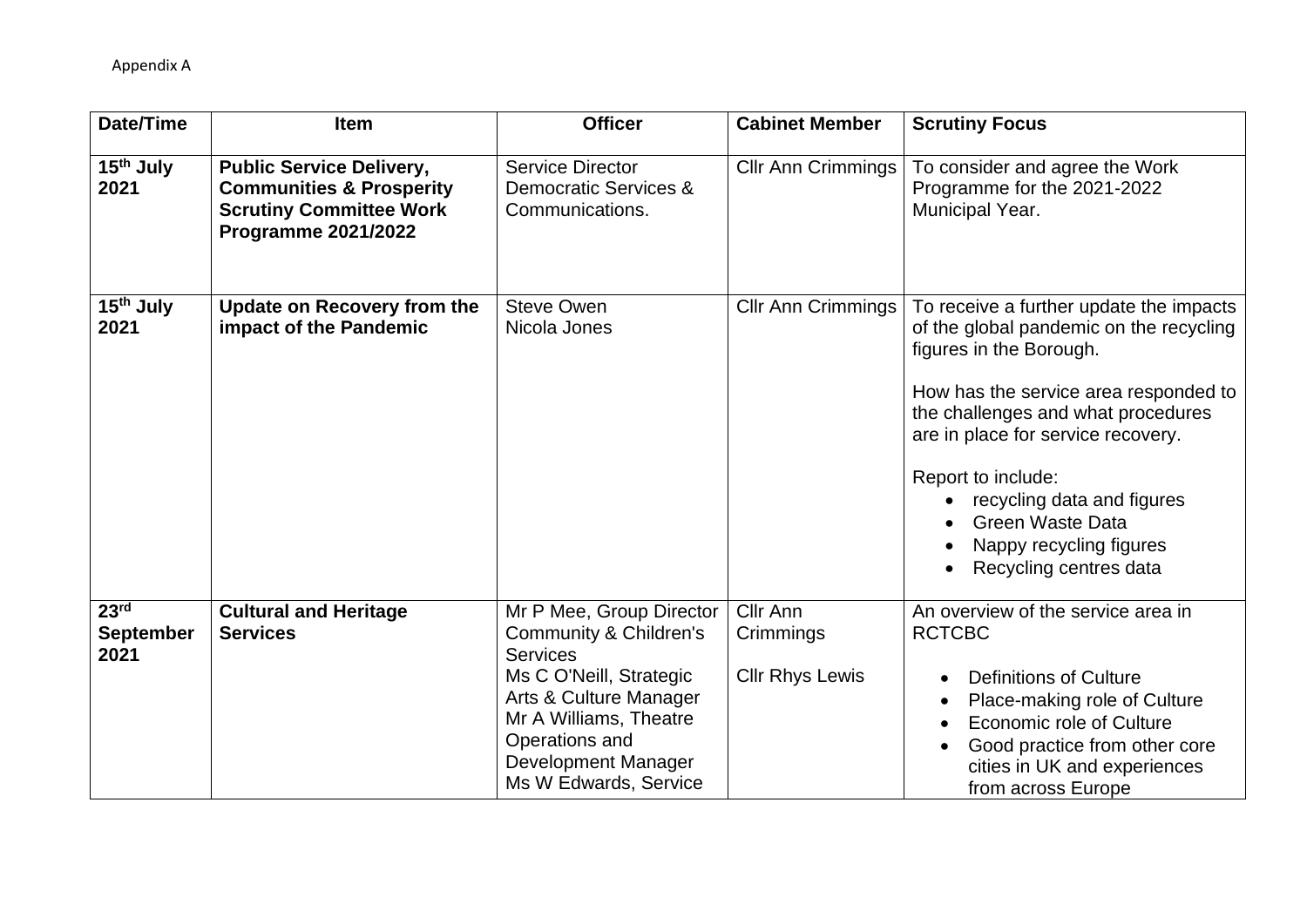|                                             |                                | Director - Community<br><b>Services</b>                               |                       | Available budget and resources<br>for cultural and heritage<br>services<br>How do these services benefit<br>the residents of RCTCBC                                                                                                                                                                |
|---------------------------------------------|--------------------------------|-----------------------------------------------------------------------|-----------------------|----------------------------------------------------------------------------------------------------------------------------------------------------------------------------------------------------------------------------------------------------------------------------------------------------|
|                                             | <b>Litter Picking</b>          | Service Director-<br><b>Streetcare</b>                                | Cllr Ann<br>Crimmings | A look at how RCTCBC work<br>together with Community Litter<br>picking groups<br>How the groups are<br>communicated with and<br>managed to ensure they work<br>safely.<br>How are the groups supported<br>by RCTCBC?                                                                               |
| 18 <sup>th</sup><br><b>November</b><br>2021 | <b>Highways Infrastructure</b> | Roger Waters, Service<br><b>Director Frontline</b><br><b>Services</b> | Cllr Ann<br>Crimmings | <b>Asset Management Strategy</b><br><b>Investment Strategy</b><br>Capital Programme - Bridges<br>and Culverts                                                                                                                                                                                      |
|                                             | <b>Biodiversity Strategy</b>   |                                                                       | Cllr Ann<br>Crimmings | Priorities for biodiversity action<br>and improvement<br><b>Wildflower Grass Management</b><br>Policy<br>Let's Talk RCT - Wildflowers'<br>partnership work with Neath Port<br>Talbot Council to restore over<br>540<br>hectares<br><b>of</b><br>historic<br>landscape between the two<br>Counties. |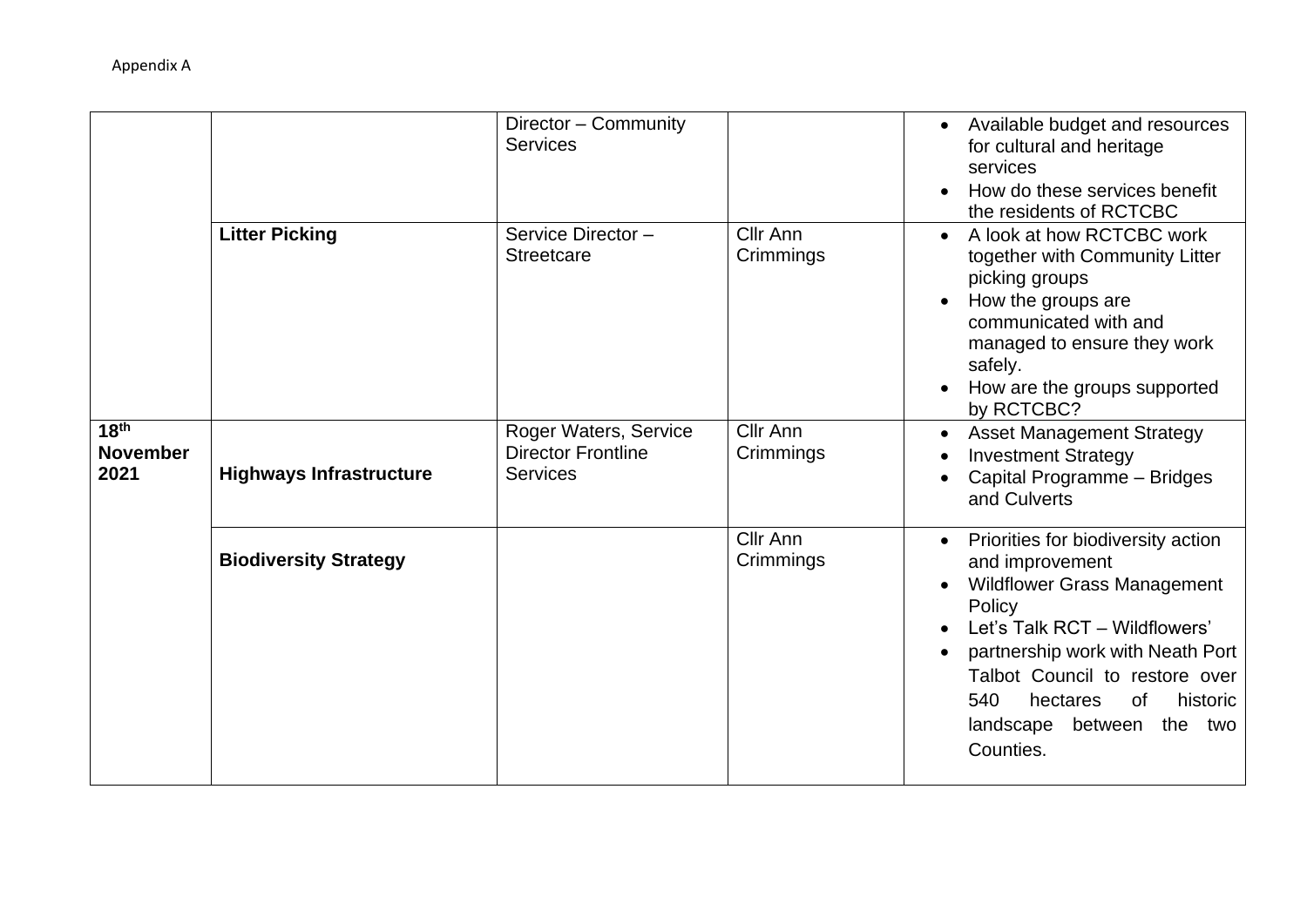| 17 <sup>th</sup><br><b>February</b><br>2022 | <b>Green Waste Collections</b>                                | <b>Steve Owen</b>                                                                                                                       | Cllr Ann<br>Crimmings        | Members to consider lessons learned<br>on the changes to green waste<br>collections and consider any future<br>developments and areas for<br>improvement                                                                                                                                                                                                                                                                                                                                                                                                                                             |
|---------------------------------------------|---------------------------------------------------------------|-----------------------------------------------------------------------------------------------------------------------------------------|------------------------------|------------------------------------------------------------------------------------------------------------------------------------------------------------------------------------------------------------------------------------------------------------------------------------------------------------------------------------------------------------------------------------------------------------------------------------------------------------------------------------------------------------------------------------------------------------------------------------------------------|
|                                             | <b>Library Strategy and Action</b><br><b>Plan for 2022/25</b> | <b>Wendy Edwards</b><br><b>Louise Davies</b><br><b>Nick Kelland</b>                                                                     | <b>Cllr Rhys Lewis</b>       | Pre – Scrutiny of the Draft Library and<br>Action plan for 2022/25                                                                                                                                                                                                                                                                                                                                                                                                                                                                                                                                   |
|                                             | <b>Biodiversity</b>                                           | <b>Louise Davies</b><br>Dave Batten<br><b>Richard Wistow</b><br><b>Elizabeth Dean</b><br><b>Gareth Henson</b><br>David Brown (Observer) | <b>Cllr Ann</b><br>Crimmings | What are the Council doing to<br>increase Biodiversity within<br>RCT?<br>How are members able to get<br>involved in the increasing<br>Biodiversity? Particularly in<br><b>Wildflower projects</b><br>What specific projects are being<br>undertaken in parks in RCT?<br>More information on Habitat<br>restoration projects in RCT<br>Information on ward specific<br>projects<br>How are the Authority tackling<br>Japanese knotweed, Himalayan<br>Balsam and other invasive<br>plants?<br>Do the Authority work with local<br>groups/communities?<br>What wards are being used for<br>wildflowers? |